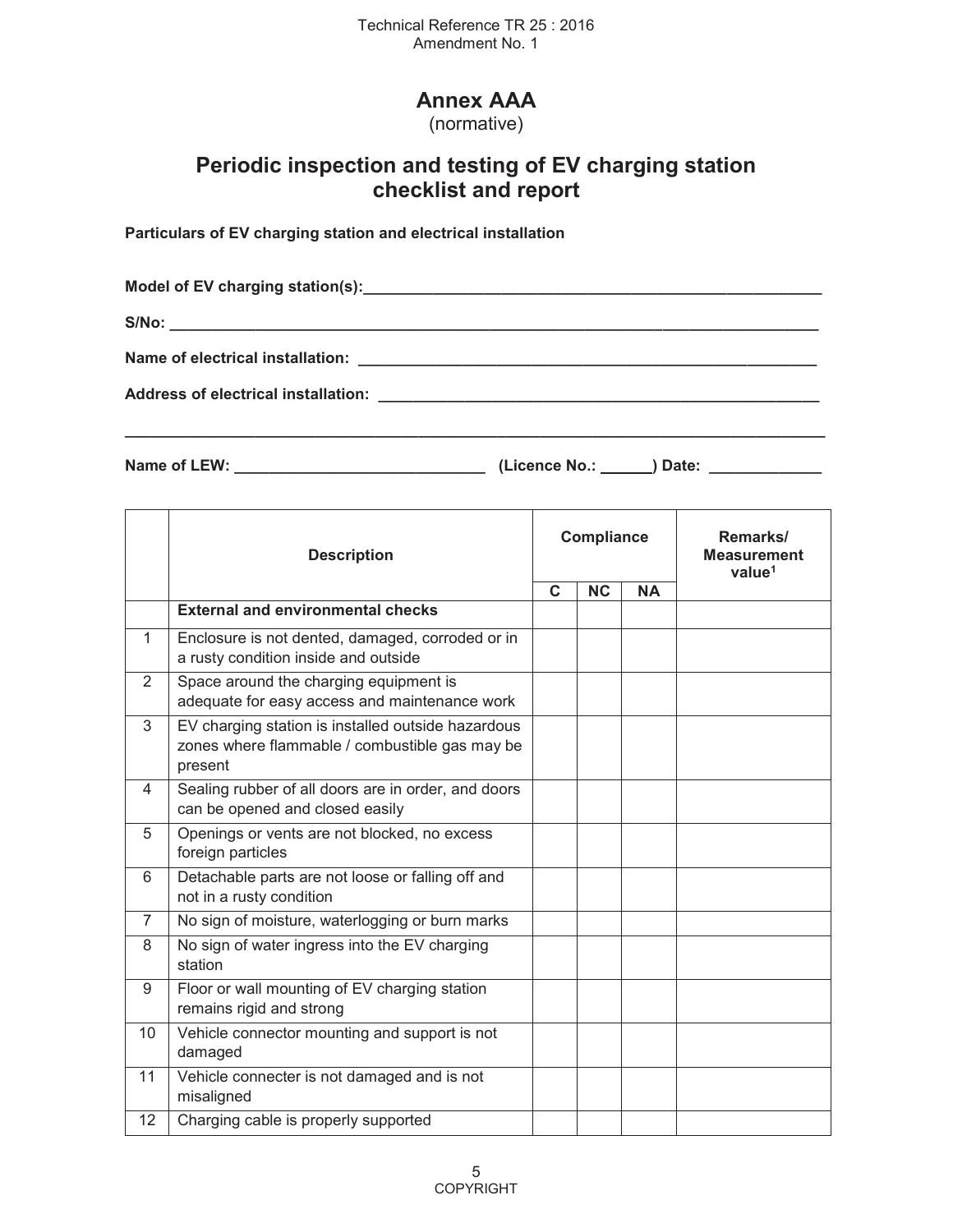## Technical Reference TR 25 : 2016 Amendment No. 1

|    | <b>Description</b>                                                                                                  |             | Compliance |           | Remarks/<br><b>Measurement</b><br>value <sup>1</sup> |
|----|---------------------------------------------------------------------------------------------------------------------|-------------|------------|-----------|------------------------------------------------------|
|    |                                                                                                                     | $\mathbf C$ | <b>NC</b>  | <b>NA</b> |                                                      |
|    | <b>External and environmental checks</b>                                                                            |             |            |           |                                                      |
| 13 | No visible damage on charging cable                                                                                 |             |            |           |                                                      |
| 14 | Warning labels and directional signs are clear and<br>prominent                                                     |             |            |           |                                                      |
|    | <b>External and environmental checks</b>                                                                            |             |            |           |                                                      |
| 15 | DBs supplying charging equipment are clearly<br>labelled and accessible for operation                               |             |            |           |                                                      |
| 16 | Bollards installed provide adequate resistance to<br>force                                                          |             |            |           |                                                      |
| 17 | For EV charging station installed in petrol station,<br>valid clearance from SCDF is obtained <sup>2</sup>          |             |            |           |                                                      |
|    | <b>Functionality checks and tests</b>                                                                               |             |            |           |                                                      |
| 18 | EV charging station's display is not cracked and is<br>working properly                                             |             |            |           |                                                      |
| 19 | The entire touchscreen is working properly (check<br>by touching several areas of the screen)                       |             |            |           |                                                      |
| 20 | Supply display indicators are clearly visible<br>(during both day/night)                                            |             |            |           |                                                      |
| 21 | No visible burnt marks inside the EV charging<br>station                                                            |             |            |           |                                                      |
| 22 | Protective conductor connections and termination<br>are properly made and tightened (for TT or TN-S<br>system)      |             |            |           |                                                      |
| 23 | Incoming power supply cable including circuit<br>protective conductor is properly sized                             |             |            |           |                                                      |
| 24 | Earthing and bonding for EV charging station<br>complies with SS 638                                                |             |            |           |                                                      |
| 25 | Earth resistance value (as measured) is<br>acceptable                                                               |             |            |           |                                                      |
| 26 | Line-earth loop impedance value (as measured) is<br>acceptable                                                      |             |            |           |                                                      |
| 27 | Sequence of power start up is correct                                                                               |             |            |           |                                                      |
| 28 | Insulation resistance in a 500 V D.C. class 1<br>station is more than 1 $M\Omega$                                   |             |            |           |                                                      |
| 29 | Charging cable insulation resistance value (as<br>measured) is acceptable according to SS 638<br>specifications     |             |            |           |                                                      |
| 30 | Emergency stop button is functional                                                                                 |             |            |           |                                                      |
| 31 | Tripping time of 30 mA RCCB Type A / Type B (as<br>measured by an RCCB tester) is acceptable                        |             |            |           |                                                      |
| 32 | EV charging is in order (where necessary LEW<br>can perform a real-time charging with an EV or a<br>simulated load) |             |            |           |                                                      |